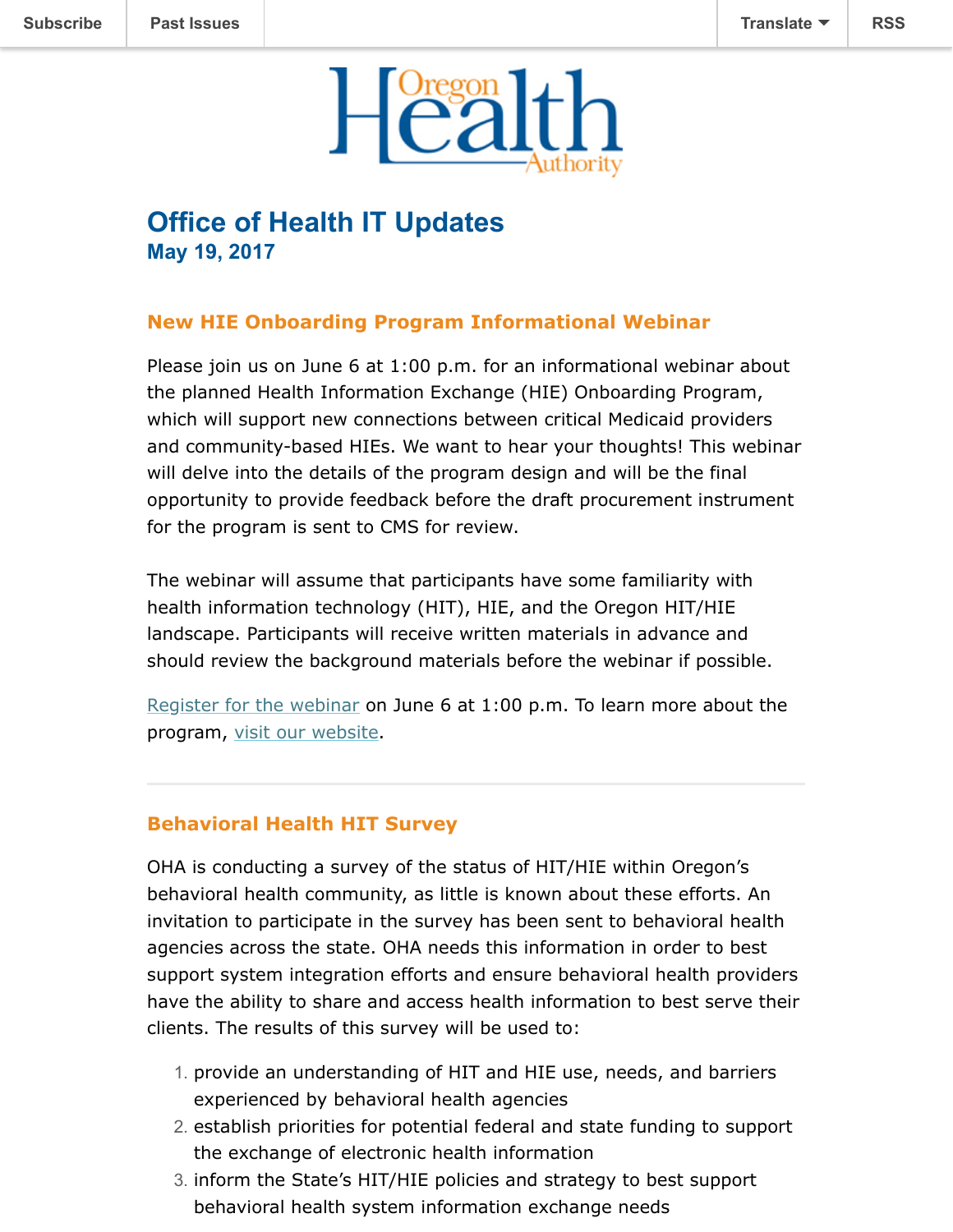#### **Naturopaths approved for Medicaid EHR Incentive Program**

please send an e-mail to [OHABH.HITSurvey@dhsoha.state.or.us](mailto:OHABH.HITSurvey@dhsoha.state.or.us).

On May 3, 2017, the Centers for Medicare & Medicaid Services (CMS), approved Oregon naturopathic physicians (NDs) as an eligible professional type for the Oregon Medicaid Electronic Health Record (EHR) Incentive Program. NDs that meet program eligibility criteria may qualify for up to \$63,750 over six years to adopt, implement, or upgrade, or meaningfully use certified EHR technology.

CMS also approved an extension of the Program Year 2016 deadline for Oregon NDs, as Program Year 2016 is the last year for eligible professionals to begin the program. Eligible Oregon NDs have until July 31, 2017 to submit a Program Year 2016 attestation. All other provider types have until May 31 to submit a Program Year 2016 attestation.

For more information on eligibility requirements, [visit our website.](http://www.oregon.gov/oha/MHIT/pages/provider/eligibility.aspx)

### **Informatics Workforce Survey - American Medical Informatics Association**

The American Medical Informatics Association (AMIA) encourages health IT and informatics professionals to participate in the AMIA Informatics Workforce Survey. The survey is open through May 24, 2017. AMIA is seeking a broad sample, so all professionals and students working in areas from bio- to clinical to public health informatics and IT are encouraged to complete the survey. By completing AMIA's survey of the informatics workforce, you will ensure that the perspective of your informatics domain will be represented in the development of programs to support informatics professionals.

[Take the survey](https://www.surveymonkey.com/r/B2FTRFD) [n](https://www.surveymonkey.com/r/B2FTRFD)ow. You can also learn more about the survey [here.](https://www.amia.org/ahic/survey)

The survey should take approximately 15 to 20 minutes to complete. No identifying information will be revealed in reporting results of this survey.

#### **Health information technology public meetings**

Get involved in Oregon's health information technology work. You can attend the Office of Health Information Technology's (IT) public meetings in person or online. Public meetings are listed on the Office of Health IT's homepage at [www.HealthIT.Oregon.gov.](http://www.healthit.oregon.gov/)